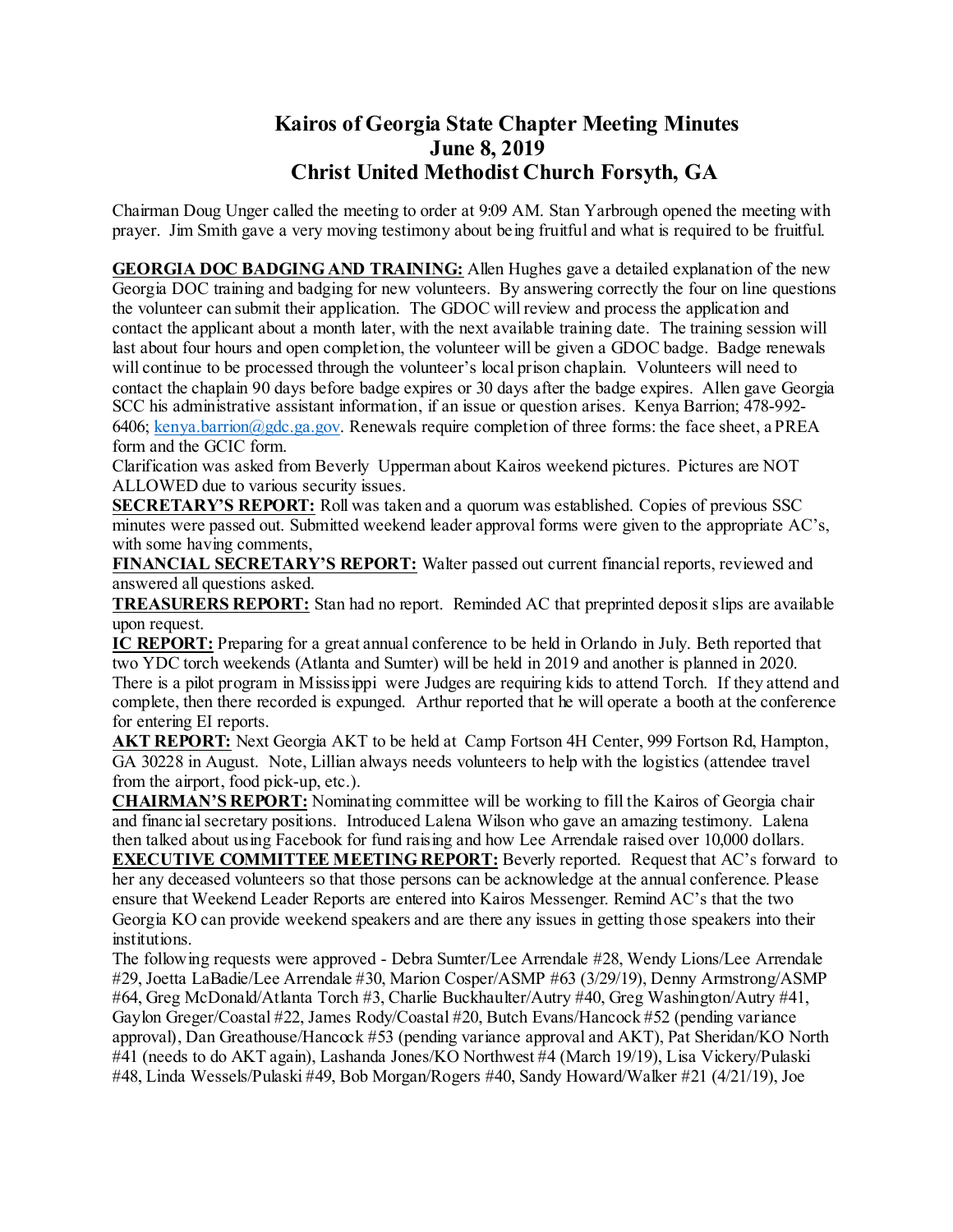Tombs/Walker #22 (4/21/19), Janet Rooks/Whitworth #11, William LeClair/Wilcox #40. Not approved Ricky Walls/ Lee State and Heath Gove/Macon State.

**AC FOCUS:** The fifth regional AC training is scheduled for July 14, 2019 in Cordele for Pulaski, Lee State, Wilcox and Dooley. Any other AC is welcome to attend.

**OLD BUSINESS:** None.

**NEW BUSINESS:** Voted on request for Hancock SP to buy a new trailer to transport table, chairs and weekend supplies. Motion passed.

There being no further business before the committee, The meeting with prayer and we adjourned at 12:30 PM. The next SCC meeting is scheduled June 8, 2019 at Christ UMC, Forsyth, GA from 9 AM to about 2 PM..

Respectfully submitted,

Tom Kibler, Secretary Kairos of Georgia

Please see the year-to-date attendance roster next page belo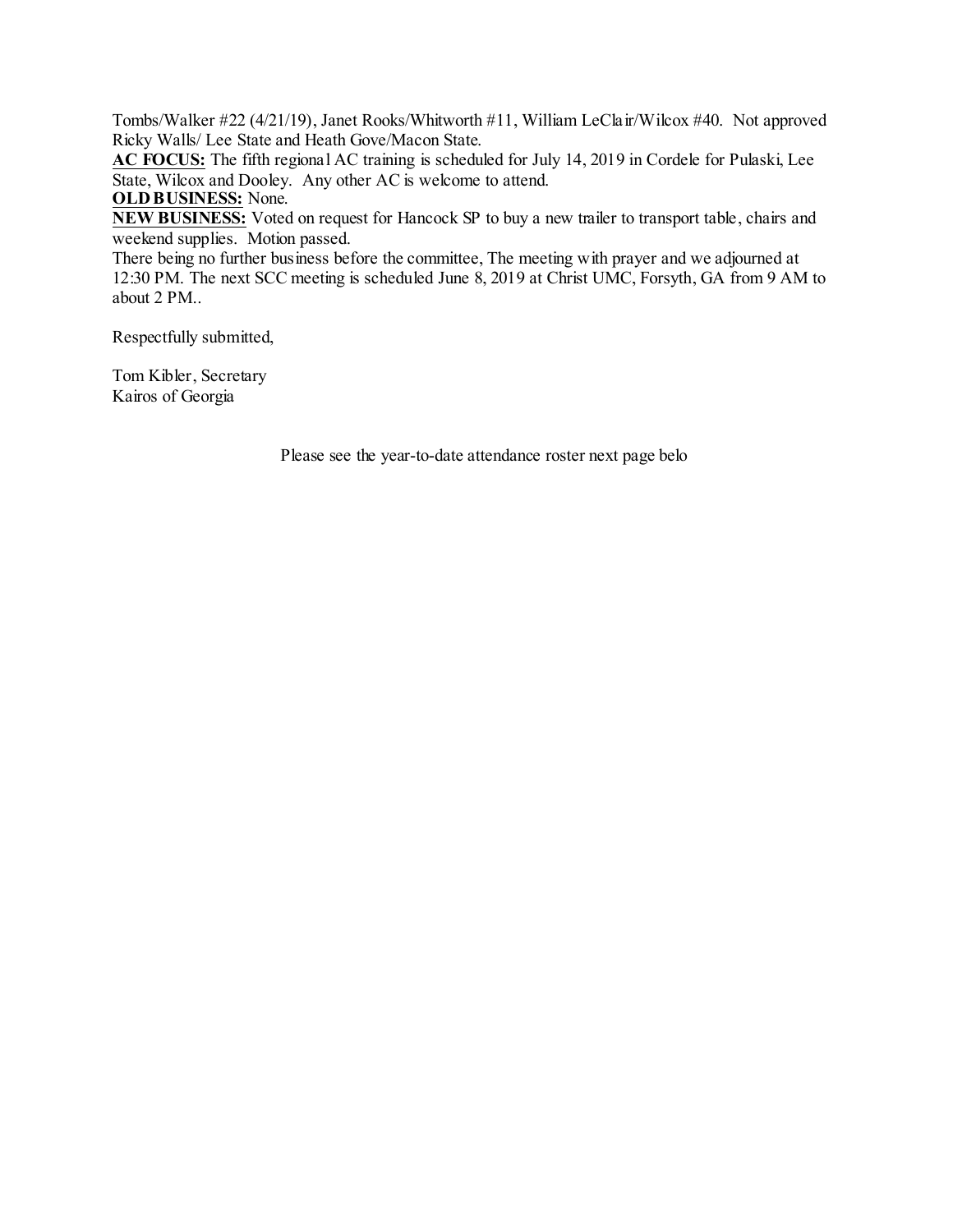## **GEORGIA STATE COMMITTEE**

## **ATTENDANCE ROSTER 2-17-2019**

## **Those in blue constitute the Executive Committee.**

| <b>Position</b>                                          | Name                    | <b>Notes</b> | $2 - 16 - 19$  | $6 - 8 - 19$            | $8-24-19$ | $11-2-19$ |
|----------------------------------------------------------|-------------------------|--------------|----------------|-------------------------|-----------|-----------|
|                                                          |                         |              | $P = Pres$     | $A = Ab$                | $S = Sub$ | E=Excused |
| <b>Chairman</b>                                          | <b>Doug Unger</b>       |              | P              | P                       |           |           |
| <b>Vice Chairman</b>                                     | <b>Beverly Upperman</b> |              | P              | $\mathbf{P}$            |           |           |
| <b>Int'l Council Rep#1</b>                               | <b>Beth Maycumber</b>   |              | $A-E$          | $\mathbf{P}$            |           |           |
| <b>Int'l Council Rep#2</b>                               | <b>Arthur Fickling</b>  |              | P              | $\mathbf{P}$            |           |           |
| <b>Secretary</b>                                         | <b>Tom Kibler</b>       |              | P              | P                       |           |           |
| <b>Financial Secretary</b>                               | <b>Walter Straham</b>   |              | $A-E$          | $\overline{\mathbf{P}}$ |           |           |
| <b>Treasurer</b>                                         | <b>Stan Yarbrough</b>   |              | P              | $\mathbf{P}$            |           |           |
| <b>Programs</b>                                          | <b>Diane Morgan</b>     |              | $\mathbf{P}$   | $\overline{P}$          |           |           |
| <b>Fundraising</b>                                       |                         |              |                |                         |           |           |
| Agape                                                    | Greg McDonald           |              | A              | $\mathbf{A}$            |           |           |
| Outreach/Volunteer Recruitment                           | Octavia Everrett        |              | $\mathbf{A}$   | $\mathbf{A}$            |           |           |
| Website Development (non-                                | Johnny Hand             |              | $\mathbf{A}$   | $\mathbf{A}$            |           |           |
| voting)<br><b>Optional positions below are non-wting</b> |                         |              |                |                         |           |           |
|                                                          | Jim Smith               |              | $\mathbf{P}$   |                         |           |           |
| <b>Clergy Recruiting/Train(Optional)</b>                 | Colleen Freemon         |              | $A-E$          | $\mathbf{P}$<br>P       |           |           |
| <b>Advisory Council Coor.</b><br>(Optional)              |                         |              |                |                         |           |           |
| Adv. Member/AKT Coor.                                    | Lillian Robinson        |              | $A-E$          | $\overline{A}$          |           |           |
| (Optional)<br>Past Chairman (Honorary one year)          |                         |              |                |                         |           |           |
|                                                          |                         |              |                |                         |           |           |
| <b>Council Representatives</b>                           |                         |              |                |                         |           |           |
| <b>Atlanta YDC</b>                                       | Lillian Robinson        |              | A              | $\mathbf{A}$            |           |           |
| <b>Arrendale</b>                                         | Colleen Freemon         |              | $A-S$          | $\overline{P}$          |           |           |
| <b>Arrendale Peer-to-Peer</b>                            | Barbara Pletsch         |              | A              | $\mathbf{A}$            |           |           |
| <b>ASMP</b>                                              | Phil Lewis              |              | $\mathbf{P}$   | $\overline{P}$          |           |           |
| <b>Autry</b>                                             | Thomas Smith            |              | P              | $A-S$                   |           |           |
| <b>Baldwin</b>                                           | Jim Hundley             |              | P              | $\overline{P}$          |           |           |
| <b>Burruss</b>                                           | David Griffin           |              | $A-S$          | $A-S$                   |           |           |
| Calhoun                                                  | Randy Bischoff          |              | $\mathbf{P}$   | $A-S$                   |           |           |
| Coastal                                                  | Gaylon Greger           |              | A-E            | A                       |           |           |
| <b>Dooly</b>                                             | Mike Bertelson          |              | $\mathbf{P}$   | $P-S$                   |           |           |
| Emanuel                                                  | Lynn Joyner             |              | $\mathbf{P}$   | $\mathbf{P}$            |           |           |
| <b>GSP</b>                                               | Kay Stafford            |              | $\overline{P}$ | $A-S$                   |           |           |
| <b>Hancock</b>                                           | Perkins Williams        |              | $\mathbf{P}$   | $\, {\bf P}$            |           |           |
| <b>Kairos Outside North GA</b>                           | Katie Kennebrew         |              | $\mathbf{A}$   | $\overline{P}$          |           |           |
| <b>Kairos Outside Northwest GA</b>                       | Ronald Jones            |              | $\overline{P}$ | $\mathbf{A}$            |           |           |
| Lee                                                      | Andrew Hughlett         |              | $\overline{P}$ | $\overline{P}$          |           |           |
| <b>Macon State Prison</b>                                | Robert Carter           |              | $\mathbf{A}$   | $A-S$                   |           |           |